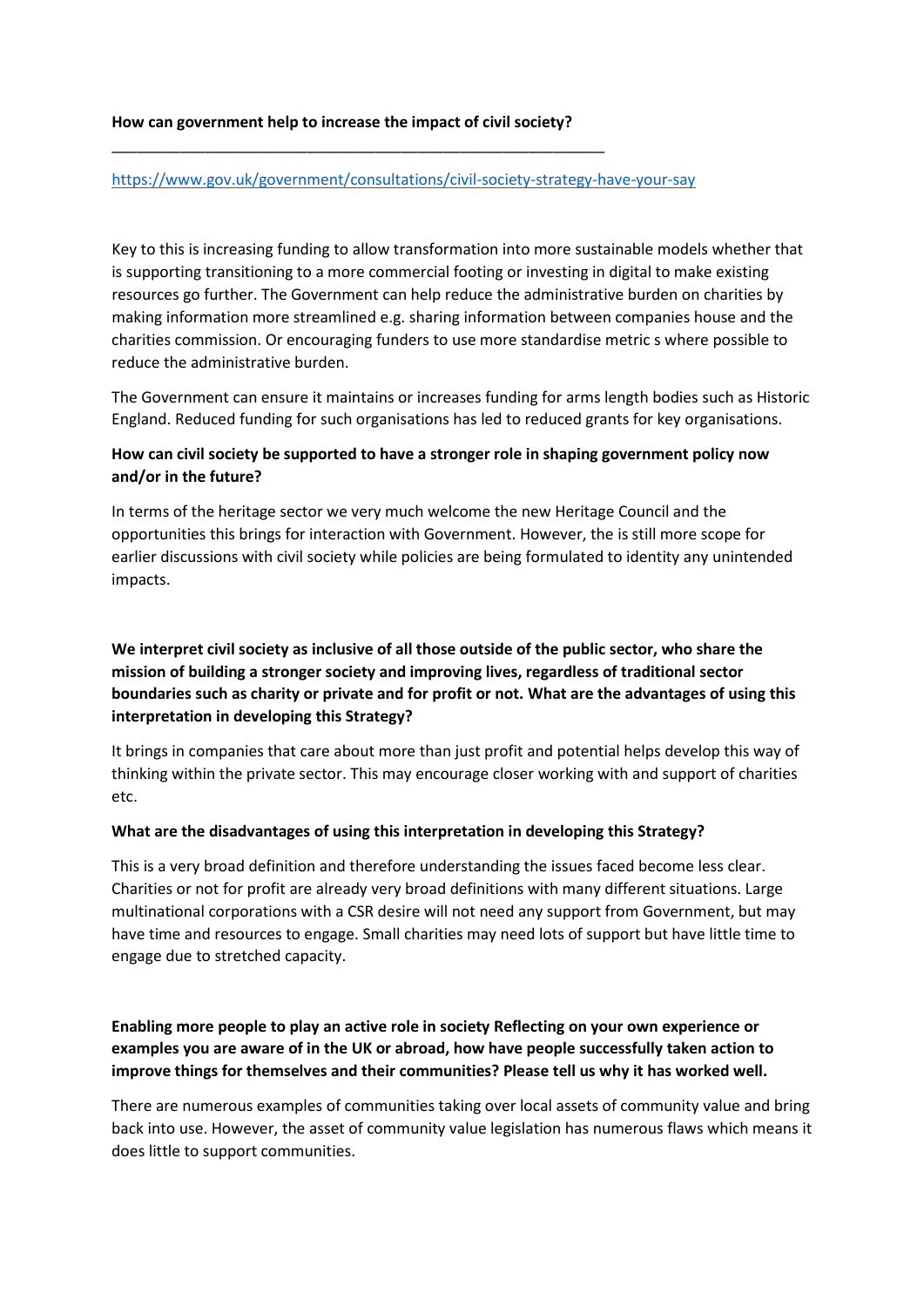**Which of the following changes are the most important in enabling more people to take action on issues that matter to them? (Please rank up to three choices in order of importance, with 1 as the most important, 2 as the second most important and 3 as the third most important)**

**\_\_\_\_\_\_ Developing more opportunities for individuals to get involved**

**\_\_\_\_\_1\_ Give citizens more opportunities to be part of the decision-making processes on local and national issues**

**\_\_\_\_3\_\_ Increasing awareness of the range of opportunities for individuals to get involved in civil society**

**\_\_\_\_\_\_ Empowering people or giving them permission so that they think that they do have a say and are able to take action**

**\_\_\_\_\_\_ Developing a better understanding of how social action\* can build the networks and relationships among people as well as the confidence and skills of the disadvantaged and disengaged**

**\_\_\_2\_\_\_ Supporting employers and businesses to promote active citizenship, such as volunteering, becoming a school governor or charity trusteeship** 

# **Are there any additional changes that would enable more people to take action on issues that matter to them?**

A key interaction in terms of heritage is between people and the planning system. Yet that system is not geared up to give people's views due weight and as a result many people don't see the point in getting involved. Different local authorities have different rules meaning that there is a postcode lottery in terms of public rights. Key steps for improvement are:

- 1) Allow at least one objector to speak at planning committees for say 5 minutes
- 2) Allow community right to appeal not just applicant. To not slow down development generally this could be limited to assets of community value and or listed buildings/ locally listed buildings. I.e the most important buildings in a community.
- 3) A set number of objections will result in an application being heard by a planning committee rather than case officer

A separate issue is better publicising opportunities for volunteering in the heritage sector to a wider and more diverse audience. The NCS for example could be better engaged with the heritage sector.

**Considering all the changes you discussed in this section, how could these be implemented now and/or in the future? You may want to think about the role of different parties, for example central and local government, charities, businesses, yourself / your organisation and others.** In relation to the planning changes above these would be actions for central Government to provide a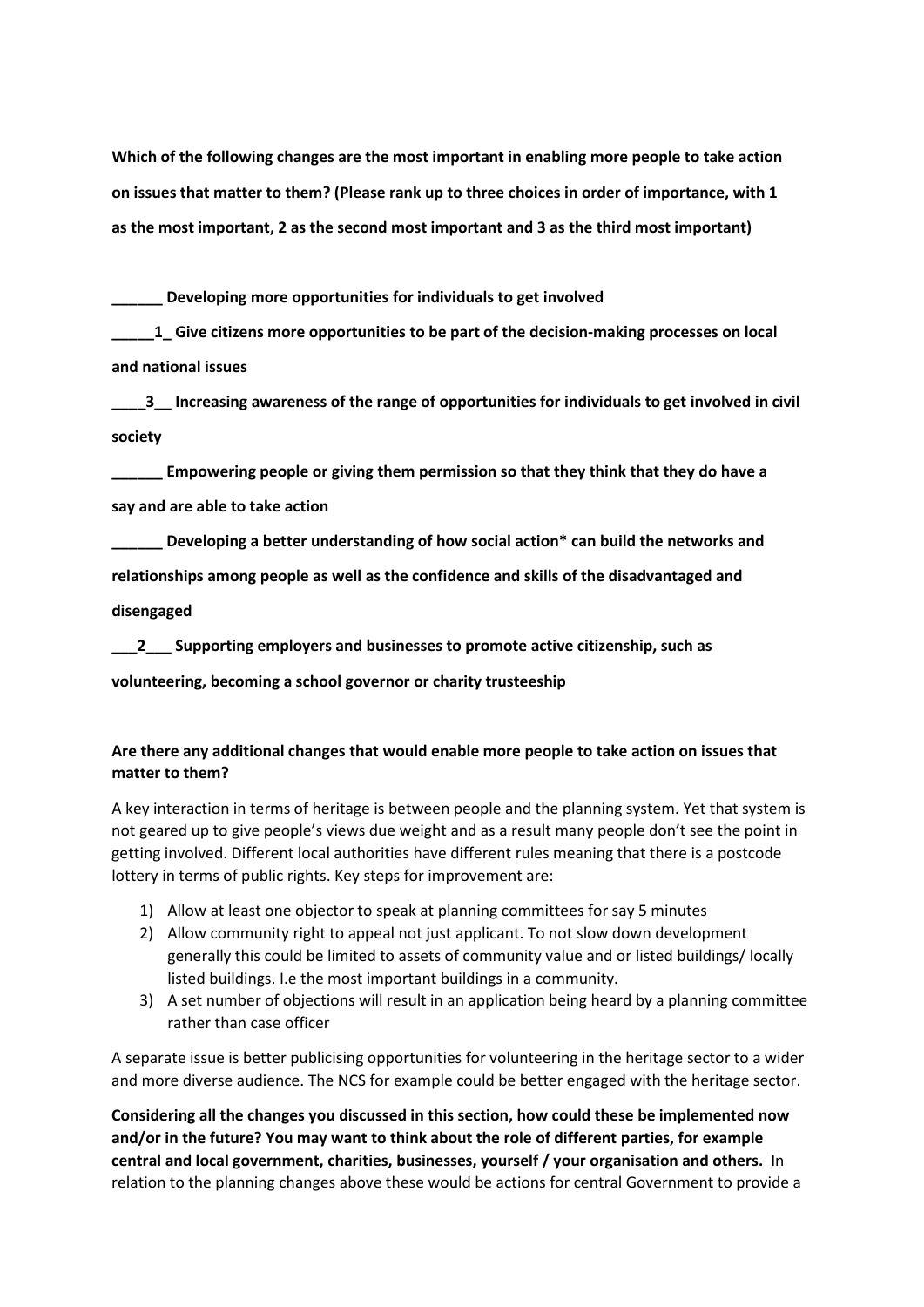more uniform basis to getting involved around the country. The current situation where different planning authorities have different systems is off putting.

#### **Youth social action**

**Youth social action\* including activities such as campaigning, fundraising and volunteering creates a double benefit both to young people and their communities. Which of the following things are the most important in further growing involvement in youth social action? (Please rank up to three choices in order of importance, with 1 as the most important, 2 as the second most important and 3 as the third most important)**

**\_\_\_\_\_\_ Enabling more disadvantaged and disengaged young people to participate**

**\_\_\_\_3\_\_ Integrating young people into wider social action activities bringing families and communities together**

**\_\_\_\_2\_\_ Introducing young people to social action from a younger age (e.g. at primary school) \_\_\_\_\_\_ Further integrating youth social action with other personal and social development activities**

**\_\_\_\_\_\_ Further building the evidence for the longer term benefits for young people of participation in social action.**

**\_\_\_\_1\_\_ Offering more support to private, public and voluntary sector organisations to create sustained opportunities for youth social action**

**\_\_\_\_\_\_ Supporting young people to develop the skills and confidence they need to lead action on issues that matter to them**

**\_\_\_\_\_\_ Increasing recognition of youth social action in young people's wider journeys, for example in university or job applications**

**\_\_\_\_\_\_ Increasing recognition of the positive outcomes that young people can deliver for communities and wider society through social action**

**Are there any additional things that are important to further grow involvement in youth social action?** Better understanding of the opportunities in the heritage sector available as set out above.

**Considering all of the things you have discussed in this section, how could these be implemented now and/or in the future? You may want to think about the role of different parties, for example central and local government, charities, businesses, education, funders, yourself / your organisation and others.**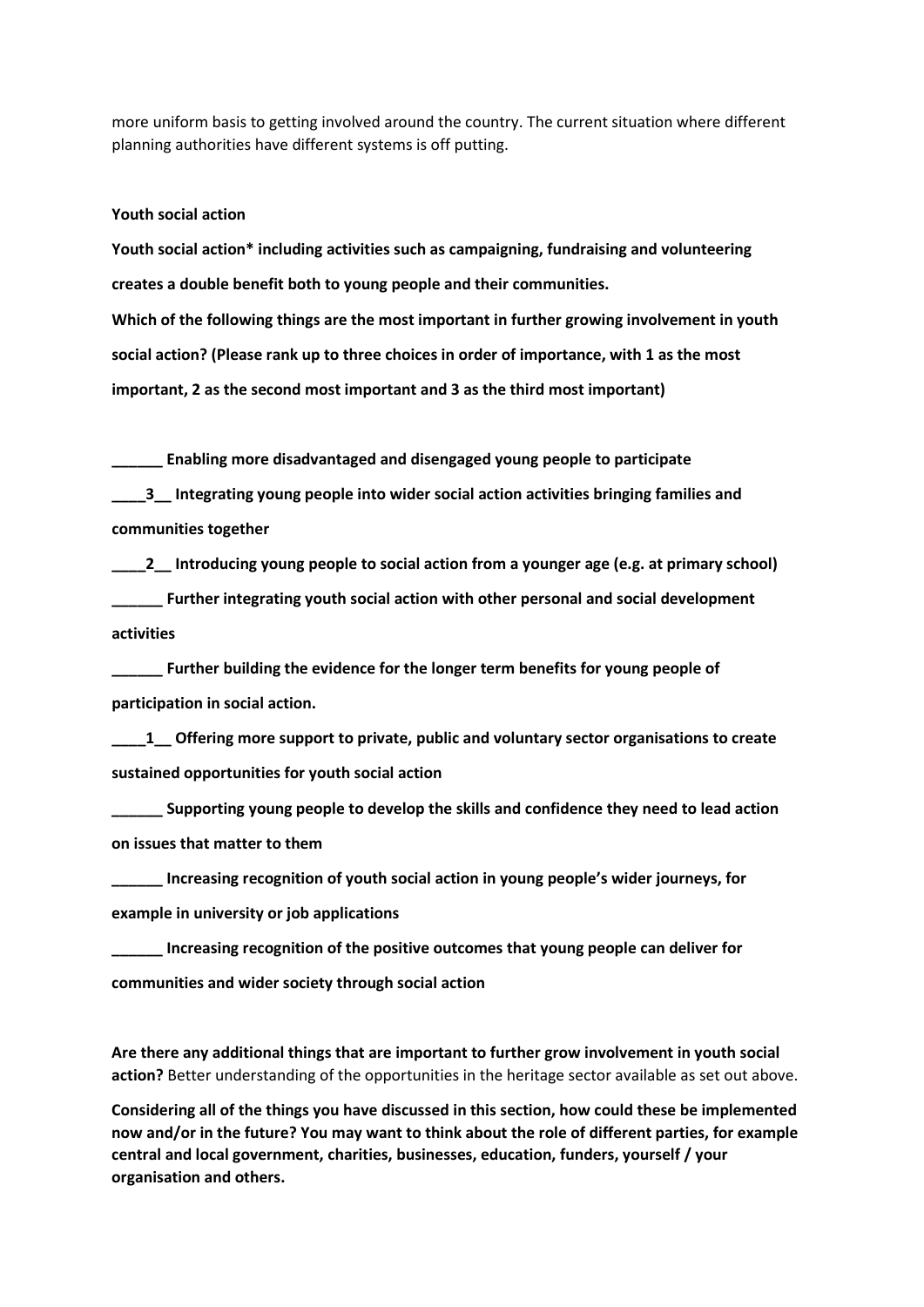OCS should work with NCS to ensure that it is encouraging volunteering across the full spectrum of civil society.

**Working in partnership Reflecting on your own experience or examples you are aware of in the UK or abroad, how are partnerships across sectors improving outcomes or realising new potential?**

**We are aware of work on the value of heritage to health. Heritage volunteering is being used as social prescribing for example.**

**Which of the following factors are the most important to enable more impactful partnership working across sectors? (Please rank up to three choices in order of importance, with 1 as the most important, 2 as the second most important and 3 as the third most important)**

**\_\_\_\_\_\_ Better knowledge of potential partners**

**\_\_\_\_\_\_ Better understanding of the benefits of partnerships**

**\_\_\_1\_\_\_ Better knowledge of opportunities to work in partnership**

**\_\_\_\_\_\_ Better understanding of other sectors**

**\_\_\_\_\_\_ Greater leadership around partnership working**

**\_\_\_\_\_\_ Ability to prove impact of partnership working**

**\_\_\_2\_\_\_ Making it easier to identify and access funding opportunities to support partnership**

**working**

**\_\_\_\_\_\_ A common agenda / shared vision and strategy**

**\_\_\_\_\_\_ Shared values**

**\_\_\_\_\_\_ Shared measurement practice**

**\_\_3\_\_\_\_ Better skills (e.g. commercial skills, collaborative commissioning practice and social**

**value\*) and capacity (e.g. time, resource) to form partnerships**

**Are there any additional factors that would enable more impactful partnerships across sectors?**

Some kind of brokering to support partnerships across sectors.

**Considering all of the factors you have discussed in this section, how could these be addressed now and/or in the future? You may want to think about the role of different parties, for example central and local government, charities, businesses, yourself / your organisation and others.**

It seems sensible to have a central resource hosted by Government to explore partnerships.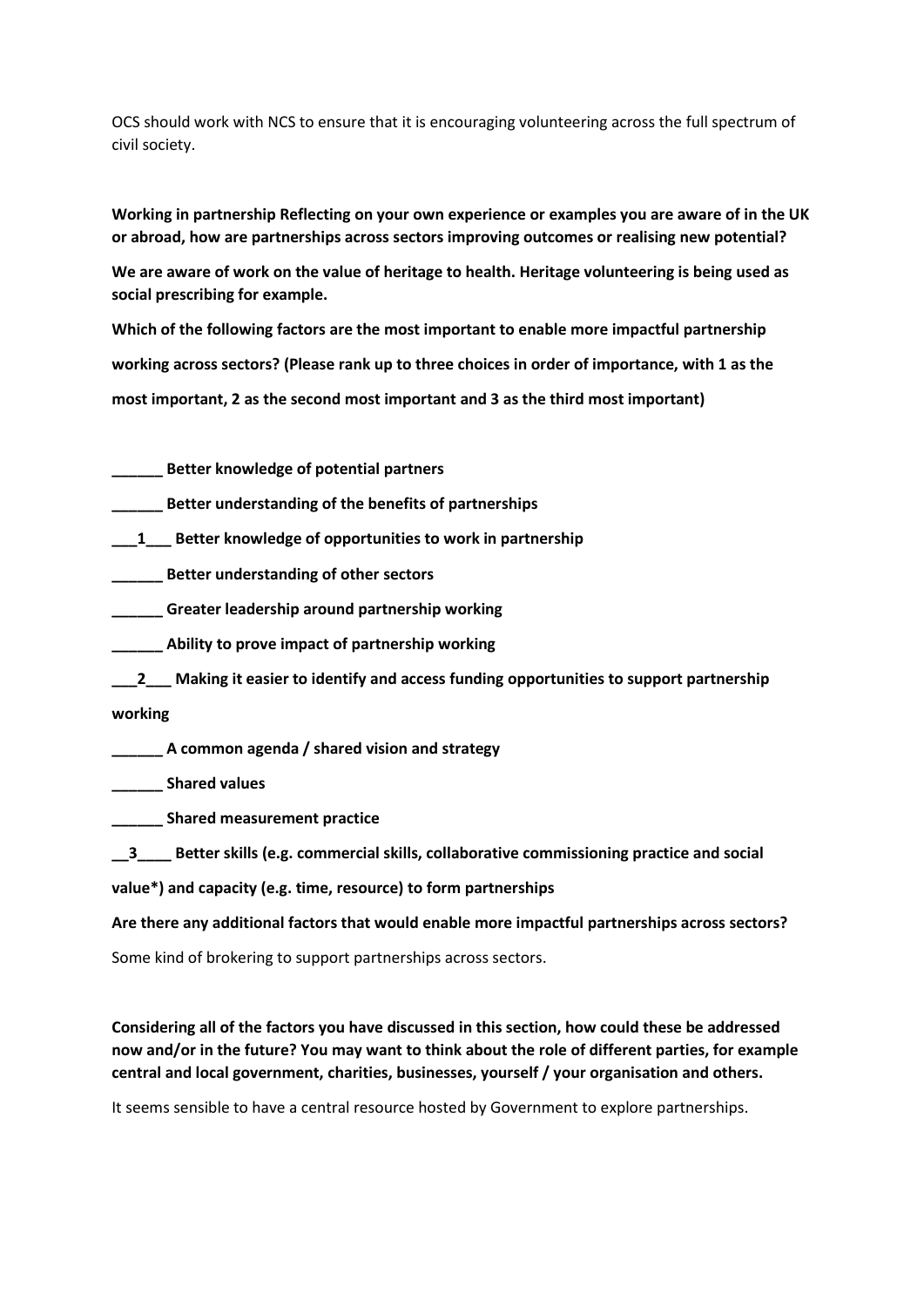**Reflecting on your own experience, or examples you are aware of in the UK or abroad, what does an effective pool of funding and financing as well as income opportunities for the voluntary and community sector look like?**

Longer term grants could help to give a greater sense of security to charities and minimise work in reapplication for organisations which are funded over the long term.

**Where is there the potential for changes to the funding and financing environment to better support the work of the voluntary and community sector, for example increasing the use of new models of funding, use of technology and/or changes to current funding practice?**

There is scope within the heritage sector for use of new technology or funding models. However, moving to these is difficult without support as this require a lot of staff resource and in terms of digital significant investment. This is difficult in the context of a declining grant.

Simplification of reporting by funders to ensure similar metrics as far as possible would help reduce the administrative burden.

**Which of the following factors are the most important in strengthening the funding and financing**

**environment in the future? (Please rank up to three choices in order of importance, with 1 as the**

**most important, 2 as the second most important and 3 as the third most important)**

- **\_\_\_\_1\_\_ Making it easier to bring together civil society with potential funders**
- **\_\_\_\_\_\_ More skills training for civil society**
- **\_\_\_\_\_\_ Raising awareness of new funding models**
- **\_\_\_3\_\_\_ Stronger collaboration between funders**
- **\_\_2\_\_\_\_ Improved funding practices by funders**
	- **\_\_\_\_\_\_ Increased use of technology to support fundraising**

**Are there any additional changes that would improve the funding and financing environment for**

## **the voluntary and community sector?**

Increased understanding of funders for these groups. Many small groups struggle to find less obvious sources of funding.

**Considering all the changes you discussed in this section, how could these changes be implemented now and/or in the future? You may want to think about the role of different parties, for example central and local government, independent funders, charities, businesses, yourself / your organisation and others**

The Government could host independent funders to discuss how they can streamline application and reporting requirements to minimise burden. The Government could consider supporting programmes such as the Heritage Alliance's project Giving to Heritage. An independent evaluation on the Giving to Heritage (GTH) programme has reported that heritage projects have raised £3.15m directly attributable to participation in GTH's affordable fundraising training. GTH funding has had a transformative effect for the heritage sector – many of the organisations that took part could not have afforded fundraising training otherwise.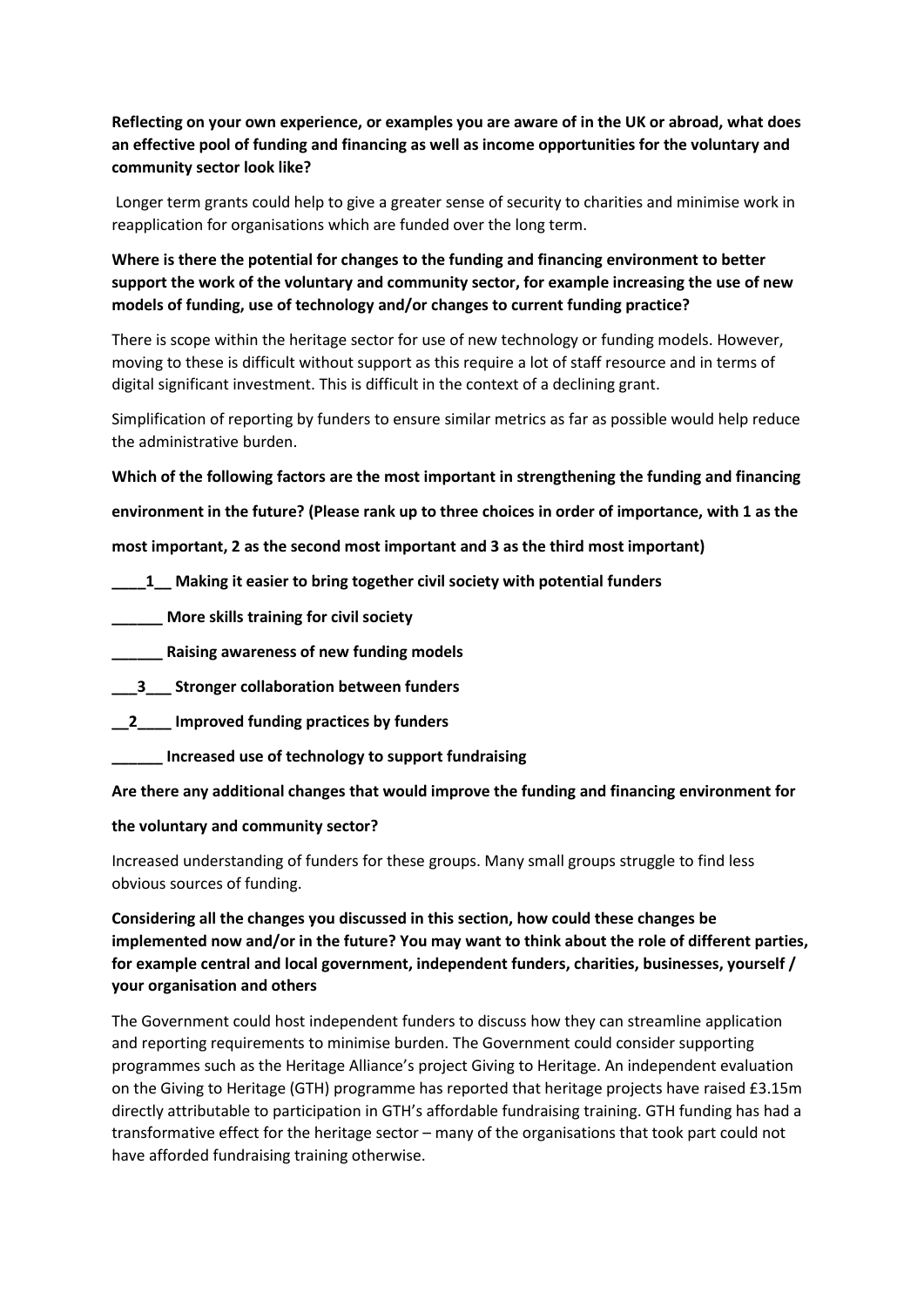The Heritage Alliance (THA) and Institute of Fundraising (IoF) created the Giving to Heritage programme thanks to generous 'Catalyst initiative' funding from the Heritage Lottery Fund, Arts Council England and DCMS. The c£750,000 of grant funding has enabled over 1,700 individuals representing over 800 heritage organisations to access fundraising training and capacity building opportunities which included workshops, executive coaching, one-to-one support and webinars. The scheme has now closed due to lack of funding but The Heritage Alliance and Institute of Fundraising are keen to hear from funders and donors who can help continue this important work.

#### **New investment models**

**Over recent years, a range of new and innovative models have developed to fund investment into addressing social challenges. These have included the rise of venture philanthropy\*, social investment, and the development of social enterprises\* and mission-led businesses that are able to fund their activities through revenue generation. Increasingly, there has been growing interest in social impact in the mainstream financial services industry.**

**Reflecting on your own experience or examples you are aware of in the UK or abroad, how are new investment models unlocking new potential and partnerships?**

**\_\_\_\_\_\_\_\_\_\_\_\_\_\_\_\_\_\_\_\_\_\_\_\_\_\_\_\_\_\_\_\_\_\_\_\_\_\_\_\_\_\_\_\_\_\_\_\_\_\_\_\_\_\_\_\_\_\_\_\_\_\_\_\_**

**\_\_\_\_\_\_\_\_\_\_\_\_\_\_\_\_\_\_\_\_\_\_\_\_\_\_\_\_\_\_\_\_\_\_\_\_\_\_\_\_\_\_\_\_\_\_\_\_\_\_\_\_\_\_\_\_\_\_\_\_\_\_\_\_**

**\_\_\_\_\_\_\_\_\_\_\_\_\_\_\_\_\_\_\_\_\_\_\_\_\_\_\_\_\_\_\_\_\_\_\_\_\_\_\_\_\_\_\_\_\_\_\_\_\_\_\_\_\_\_\_\_\_\_\_\_\_\_\_\_**

**\_\_\_\_\_\_\_\_\_\_\_\_\_\_\_\_\_\_\_\_\_\_\_\_\_\_\_\_\_\_\_\_\_\_\_\_\_\_\_\_\_\_\_\_\_\_\_\_\_\_\_\_\_\_\_\_\_\_\_\_\_\_\_\_**

**\_\_\_\_\_\_\_\_\_\_\_\_\_\_\_\_\_\_\_\_\_\_\_\_\_\_\_\_\_\_\_\_\_\_\_\_\_\_\_\_\_\_\_\_\_\_\_\_\_\_\_\_\_\_\_\_\_\_\_\_\_\_\_\_**

**Where is there the greatest potential for the future development of investment models for civil society?**

**Which of the following factors are the most important in enabling more businesses to have a social purpose or positively increase their social impact in the future? (Please rank up to three choices in order of importance, with 1 as the most important, 2 as the second most important and 3 as the third most important)**

**\_\_\_\_\_\_ Celebration of best practice**

- **\_1\_\_\_\_\_ The legal and regulatory framework for businesses**
- **\_\_\_\_\_\_ Consideration of the UN Sustainable Development Goals**
- **\_\_2\_\_\_\_ Improved data on the "business case" for social purpose**
- **\_\_\_3\_\_\_ The legal and regulatory framework for investors**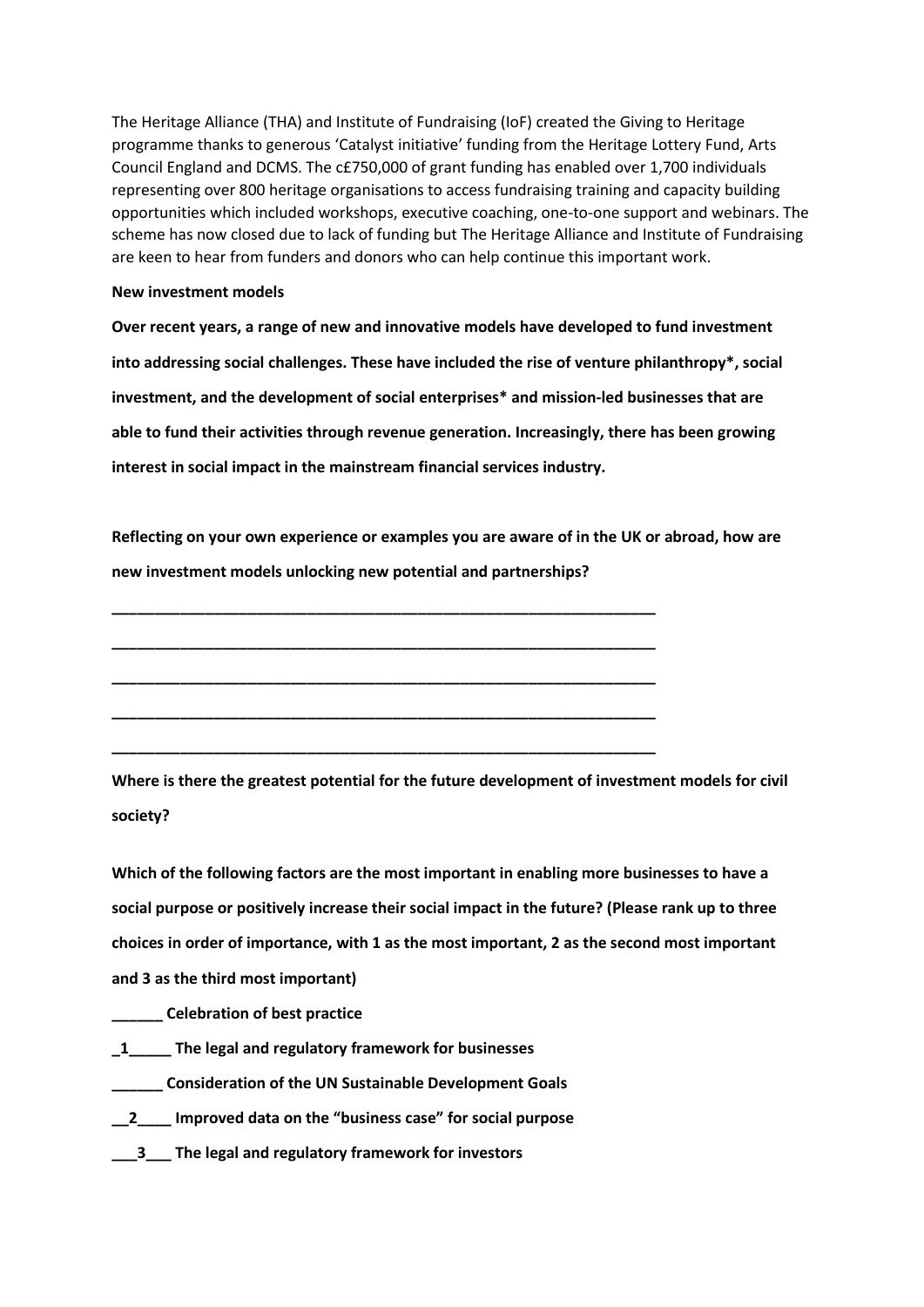**\_\_\_\_\_\_ Advice or tools to help businesses adopt, show and set value on social purpose**

**\_\_\_\_\_\_ Increasing demand for products, services, businesses that have a social purpose or a**

## **positive social impact**

**Are there any additional factors that could enable more businesses to have a social purpose in**

## **the future?**

The legal framework for businesses and investors should be closely examined by Government. In terms of the social purpose of looking after our heritage the Government in effect incentivises the loss of built heritage with a zero VAT rate on new build construction. This means business are incentives to demolished rather than pay 20% VAT on restoration or maintenance of historic properties.

**Reflecting on your own experience or examples in the UK or abroad, how have local people, businesses, voluntary and community organisations, and decision makers worked together successfully to break down barriers in our communities and build a common sense of shared identity, belonging and purpose?**

Many heritage sector organisations work with local communities to save the buildings which are important to them. Local authorities having a local list of locally important buildings helps support this work.

**What are the most important changes that need to be made to enable more people to work**

**together locally to break down barriers and build a common sense of shared identity, belonging**

**and purpose in general? (Please rank up to three choices in order of importance, with 1 as the**

**most important, 2 as the second most important and 3 as the third most important)**

**\_\_\_3\_\_\_ Communities having a greater ability to set their own priorities**

**\_\_\_\_\_\_ Communities being more aware of issues facing them collectively**

**\_\_\_\_\_\_ Workers in local public services taking greater control over how they operate**

**\_\_\_2\_\_\_ People being more aware of physical assets, resources, skills and relevant**

**organisations the community holds**

**\_\_\_\_\_\_ Communities having more or better support on how to mobilise themselves and take action**

**\_\_\_\_\_\_ Greater understanding of community shares**

**\_\_1\_\_\_\_ Institutions and organisations delivering public services involving communities in decision-making**

**\_\_\_\_\_\_ Institutions devolving more power to their local communities**

**\_\_\_\_\_\_ People having better skills, and access to learning opportunities to obtain the skills needed to mobilise themselves**